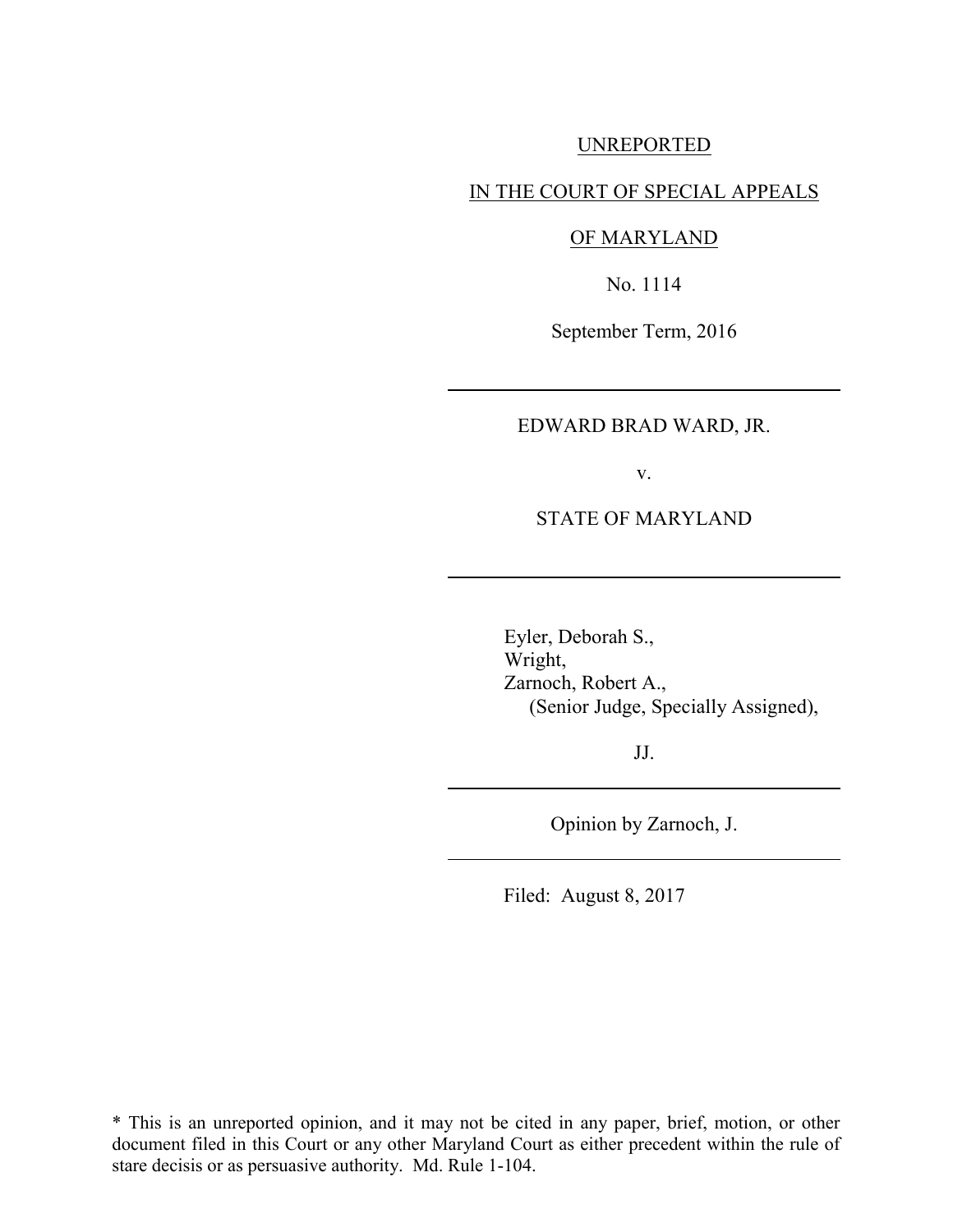In November 2015, Brooke Connell had her purse stolen while she was shopping at a Wal-Mart in Berlin. Connell claimed that the thief assaulted her when she grabbed her purse back as he fled the scene. Three days later, Edward Brad Ward, Jr., appellant, was arrested in connection with the incident and charged principally with theft, seconddegree assault, and attempted robbery. A one-day jury trial on the charges was conducted in the Circuit Court for Worcester County. At the trial, Ward took the stand and admitted stealing the purse, but denied ever assaulting Connell. During his cross-examination by the State, Ward was questioned about his silence during his police interrogation regarding questions about the alleged robbery. The court permitted these questions over the objection of defense counsel. At the conclusion of the trial, the jury convicted Ward on all counts. After the trial, Ward moved to dismiss his counsel and filed a motion for a new trial. The trial court granted his request to dismiss his attorney, but then denied his motion for a new trial. The court then sentenced Ward to twelve years in prison.

Ward appealed, and now presents two questions for our review:

- 1. Did the trial court err in allowing the State to impeach Ward's testimony with evidence of his silence during a police interview?
- 2. Did the trial court err in refusing to consider Ward's motion for a new trial under Maryland Rule 4-331(a)?

For the following reasons, we find that the trial court did err in allowing evidence of Ward's silence. However, we conclude that any resulting error was harmless. We also reject Ward's new trial claim and affirm the judgments of the circuit court.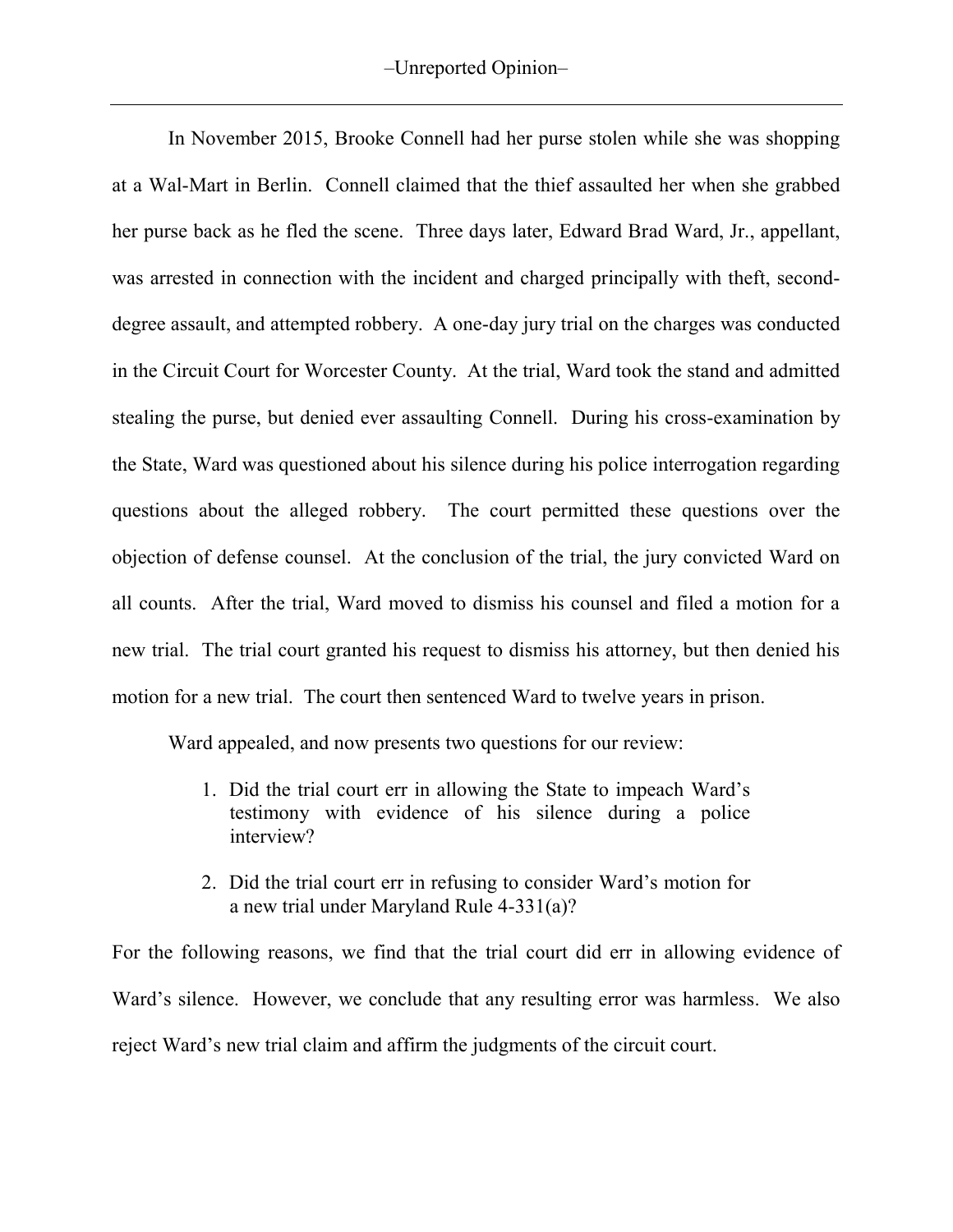### **BACKGROUND**

A jury trial was held on May 2, 2016 on Ward's attempted robbery, theft, and second-degree assault charges. At trial, several different versions of the events at issue were presented to the jury.

Brooke Connell testified that around 8:00 p.m. on November 20, 2015, she went shopping at a Wal-Mart in Berlin. As she was leaving the Wal-Mart, Connell stopped to look through a Redbox DVD rental console. While she was looking through the Redbox, Ward walked up and grabbed the purse sitting in her shopping cart and said, "I got you." Ward testified at trial that he had his friend Karen Landon drive him to Wal-Mart on the night of the incident. Ward admitted at trial that he saw Connell's purse when he entered the Wal-Mart and decided to steal it. Ward grabbed the purse and ran out into the parking lot. Connell chased after him while screaming for help.

Up to this point, the encounter was captured by video surveillance, which was played for the jurors at the trial. It was after this point that Connell and Ward's versions of the events diverged. Connell testified that Ward got into the passenger side of the car driven by Landon. Connell approached the car from the driver's side and screamed at Ward to give her purse back. She then opened the driver's side door, reached over the driver, and grabbed her purse. Connell and Ward then struggled pulling the purse back and forth. Connell testified that Ward punched her in the face, although she was able to yank the purse away from him. After she had recovered the purse, the car sped off.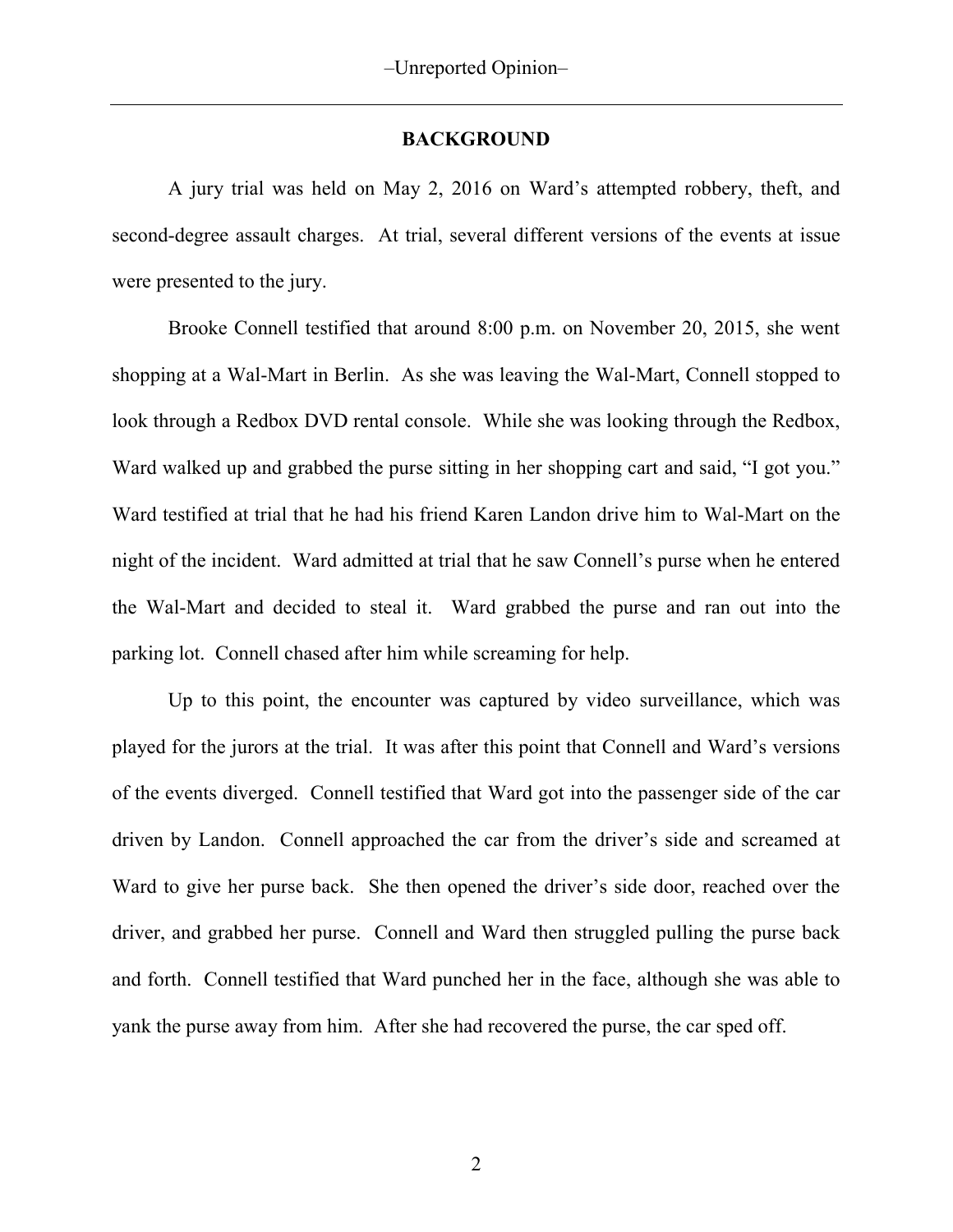Ward testified that when he first jumped into the car, Landon had to get out of the car to retrieve her keys that she had left in the lock to the trunk. When Landon stepped out of the car, Connell entered from the driver's side and climbed over the driver's seat. Connell screamed at him about how she needed the money in the purse for her kids. Ward testified that he realized the situation had gone too far and wanted to avoid a confrontation. Ward claimed that he allowed Connell to grab her purse back and never punched her. Ward thought that Connell may have been pushed by Landon or struck by the car door.

Officers took photos of Connell when they arrived at the scene. At trial, the parties argued over whether the photos showed any evidence of injury. Connell testified that her lip became more swollen and bruised after the pictures were taken when more time had passed. The dispute between Ward and Connell over whether there was any physical violence when she re-took her purse became the main issue at trial, because it provided a key element for both the attempted robbery and second-degree assault charges.

Soon after the incident, the police identified Landon as the driver based on Connell's description of the car. On November 23, 2015, the police interviewed Landon.<sup>1</sup> Landon told them that she had driven Ward to Wal-Mart for him to get pizza. Landon claimed that she did not know that Ward "was going to do it." While Landon

 $\overline{a}$ 

<sup>&</sup>lt;sup>1</sup> A video of Landon's interview with the police was played for the jury. Landon did not testify at trial.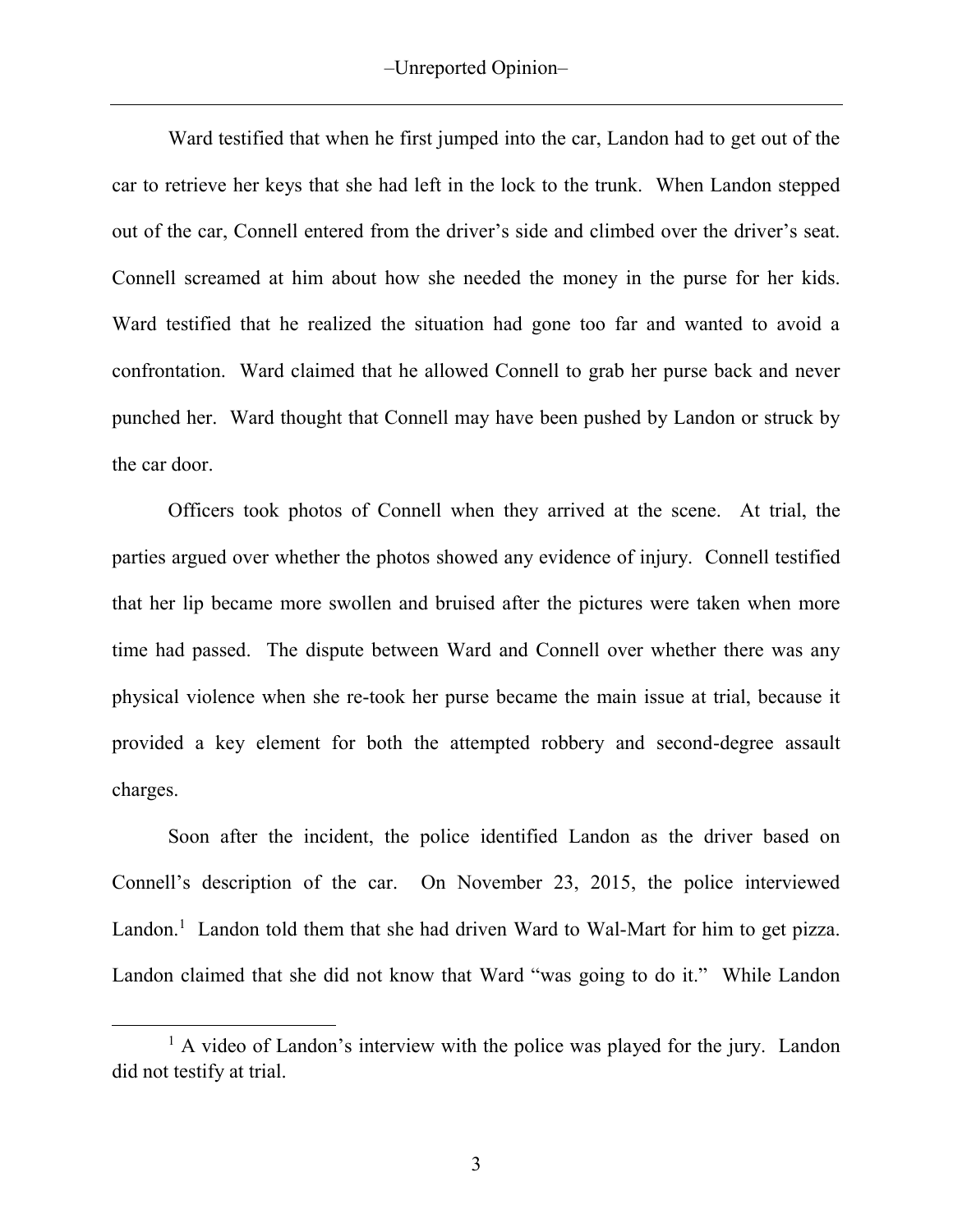was waiting in her car for Ward to return from the store, she got out to repair a broken muffler. As she was working on the muffler, she heard Connell screaming. Landon ran to the front of the car as Ward yelled at her to get in. Landon claimed she got back into the car after Ward pulled a knife out and demanded that she get in. At that point, she realized that she had left her keys in the trunk and got out to retrieve them. While she was out of the car, Connell entered the car from the driver's side. Landon claimed that she did not see what happened when Connell got into the car with Ward. After Connell left, Landon got back into the car and drove around for hours before taking Ward back to her house. Soon afterwards, the police arrived at Landon's house, but she refused to answer the door. Landon told the police that she did not answer the door because Ward was still at her house and would not let her. When asked about Ward, Landon told the detective, "I don't know what he's going to tell y'all. I'm sure it's going to be a whole story because he already said he wasn't going down without a fight."

Based on Landon's interview, Ward was also charged with false imprisonment and reckless endangerment. The police then interviewed Ward. The State played the interview for the jury at trial. During the interview, the detective informed Ward that he was charged with falsely imprisoning Landon, in addition to his robbery, assault, and theft charges. Ward immediately responded by telling the detective that he never falsely imprisoned Landon. When the detective tried to ask further questions about the incident at Wal-Mart, Ward refused to answer and informed her that he was not going to incriminate himself. During his cross-examination at trial, the State asked Ward if he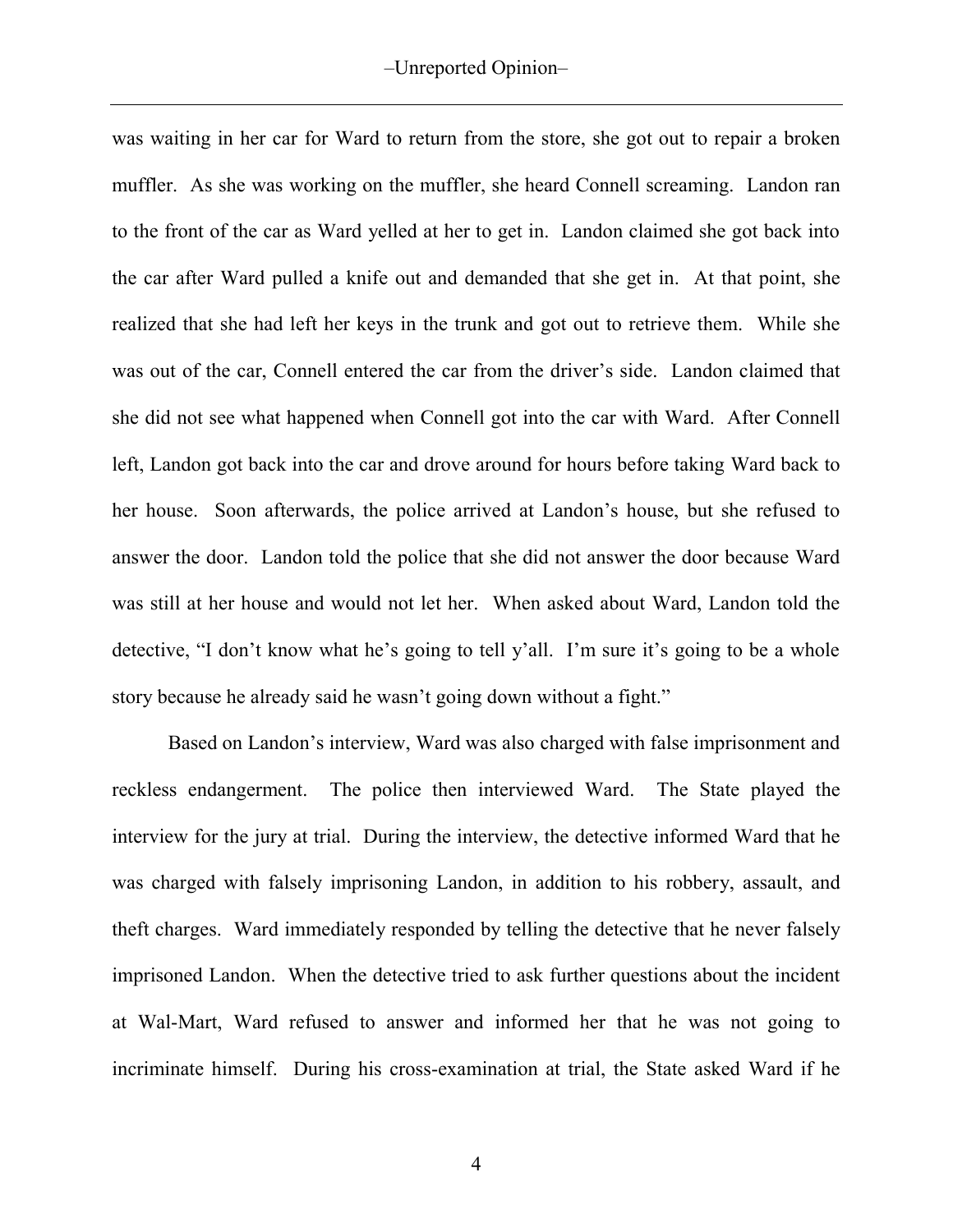ever denied committing the other crimes he was accused of. Defense counsel objected to this line of questioning, but was overruled by the court.

At the conclusion of the trial, the jury convicted Ward of attempted robbery, second-degree assault, and theft. After the trial, Ward filed a motion to discharge counsel and a motion for a new trial. The court granted the discharge of counsel, but struck the motion for a new trial as an improperly (but timely) filed *pro se* motion by a represented party. Ward later filed an amended motion for a new trial that was subsequently denied by the court.

On July 5, 2016, the court sentenced Ward to twelve years of imprisonment. Ward filed a timely notice of appeal.

### **DISCUSSION**

### **I. Evidence of Silence**

On November 23, 2015, Ward was arrested and taken in for questioning. Detective Jessica Collins advised Ward of his *Miranda* rights, which he waived. Ward then explained to Officer Collins:

> There may be some things I might answer, may be some that I won't. I'm not going to sit here―it's not like I'm going to play games with you, but I'm also―I mean, there's some things I might answer and some things I might not. I mean, I'm just keeping it real with you[.]

Officer Collins then informed Ward that he was being charged with robbery, second-degree assault, reckless endangerment, theft, and false imprisonment. Ward immediately responded by asking, "False imprisonment? Who did I false

5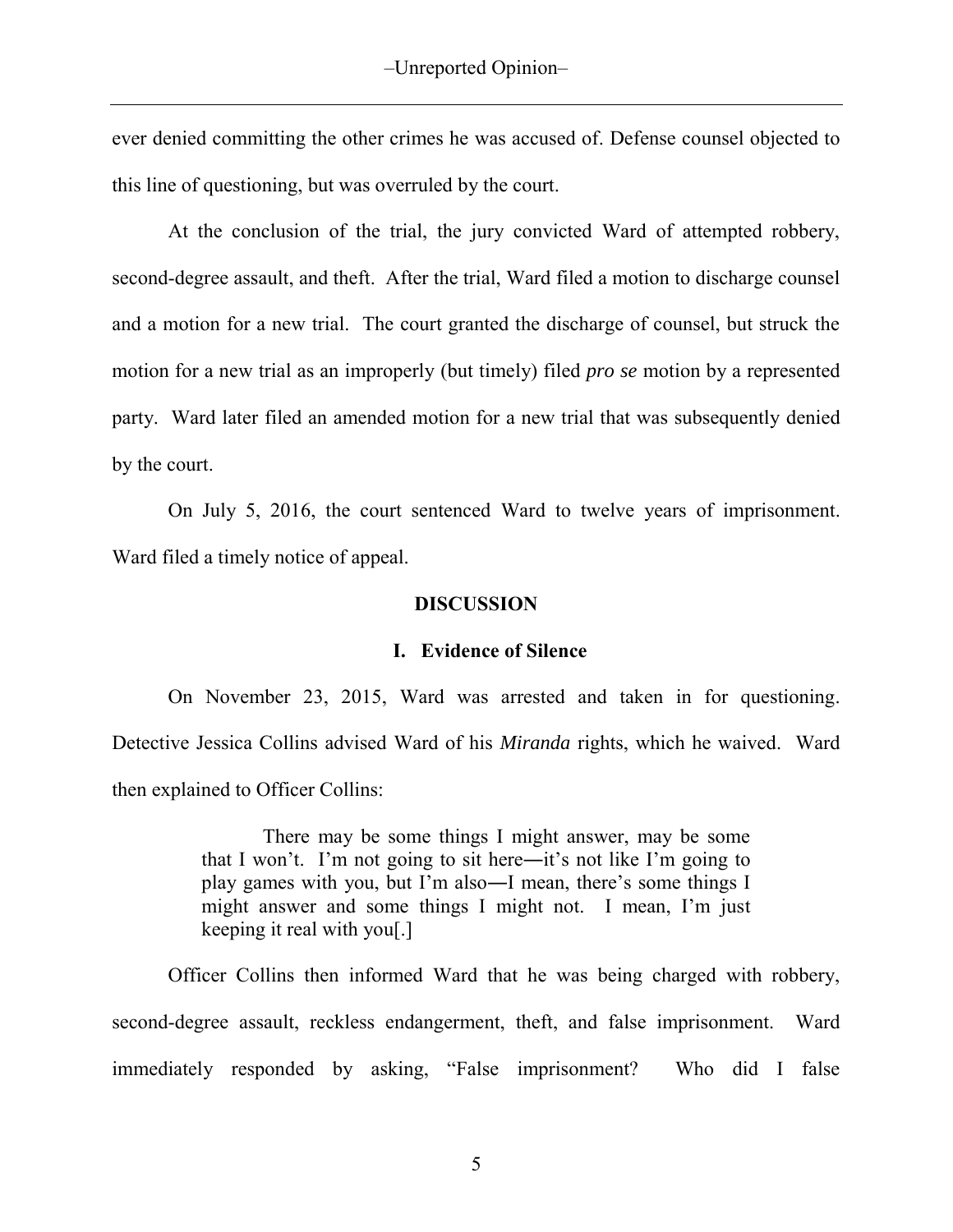imprisonment?" After Officer Collins told him it was Landon, Ward denied ever falsely imprisoning her and insisted that Landon was lying, claiming that "anything that happened was mastered by her and for her." When Officer Collins told Ward that she had video evidence of what occurred at the Wal-Mart, Ward said he was "not playing a game with" Detective Collins, and that he was going to have to go to trial. Ward went on to say, "I can't say anything that's going to incriminate myself besides I can tell you that exactly what I told you, that what [Landon] fed you was a bunch of BS." Throughout the interview, Ward never confessed to any of his alleged crimes. However, he never denied committing theft, assault, or attempted robbery.

During his testimony at trial, the State asked Ward about his interview with the police. During this line of questioning, the following occurred:

| [The State]:       | [ ] Do you remember Detective Collins<br>telling you that you had some very serious<br>charges?                                                             |
|--------------------|-------------------------------------------------------------------------------------------------------------------------------------------------------------|
| [Ward]:            | Yes, sir.                                                                                                                                                   |
| [The State]:       | Do you remember Detective Collins telling<br>you that among those charges were robbery,<br>assault, theft, reckless endangerment and<br>false imprisonment? |
| [Ward]:            | Yes, sir.                                                                                                                                                   |
| [The State]:       | Did you ever at any time say. I didn't do<br>the robbery?                                                                                                   |
| [Defense Counsel]: | Objection, Your Honor.                                                                                                                                      |
| [The Court]:       | Overruled.                                                                                                                                                  |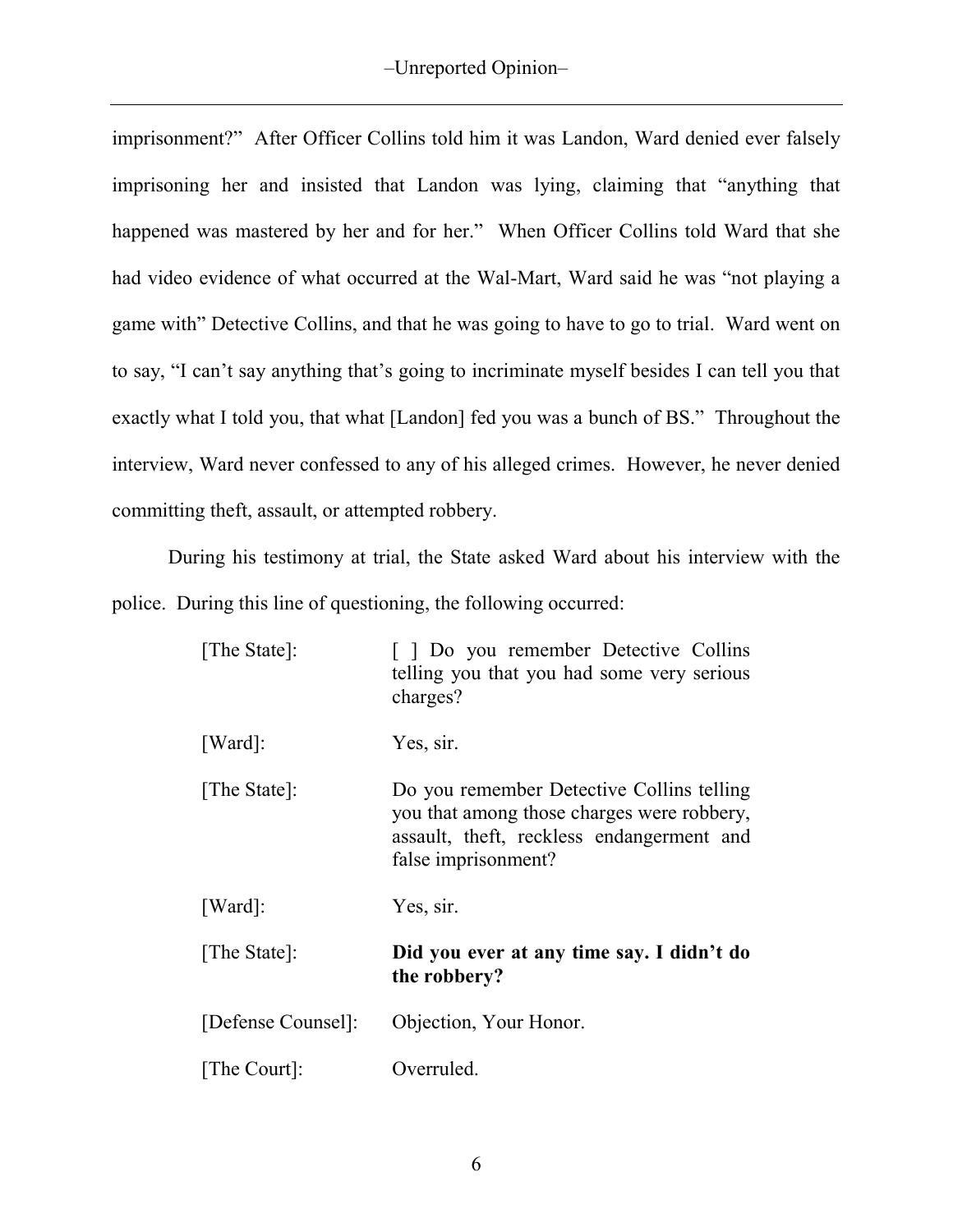| $[Ward]$ :   | The point to that is that if $\Gamma'$ m—if you're<br>arresting me, I have my right not to sit there<br>and say, oh, I did this or I did that. That's<br>my right. So I get—my right was to tell her<br>that I don't want to tell—I didn't want to<br>tell her anything about it. |
|--------------|-----------------------------------------------------------------------------------------------------------------------------------------------------------------------------------------------------------------------------------------------------------------------------------|
| [The State]: | Okay.                                                                                                                                                                                                                                                                             |
| [Ward]:      | That was my right.                                                                                                                                                                                                                                                                |

(Emphasis added).

On appeal, Ward contends that the court erred by allowing this evidence of his

silence. On the issue of post-arrest silence, the Court of Appeals has stated:

Evidence of post-arrest silence, after *Miranda* warnings are given, is inadmissible for any purpose, including impeachment. As a constitutional matter, allowing such evidence would be fundamentally unfair and a deprivation of due process. As an evidentiary matter, such evidence is also inadmissible. When a defendant is silent following *Miranda* warnings, he may be acting merely upon his right to remain silent. Thus, a defendant's silence at that point carries little or no probative value, and a significant potential for prejudice.

*Grier v. State*, 351 Md. 241, 258 (1998) (Citations and internal quotation marks omitted).

The State concedes that the trial court improperly permitted the use of Ward's silence for impeachment. However, the State argues that because other evidence of the same kind was introduced without objection, Ward's claim of error is not preserved and any error was harmless.

"Objections are waived if, at another point during the trial, evidence on the same point is admitted without objection." *DeLeon v. State*, 407 Md. 16, 31 (2008). Prior to Ward's testimony, the State called Detective Collins to testify. During her direct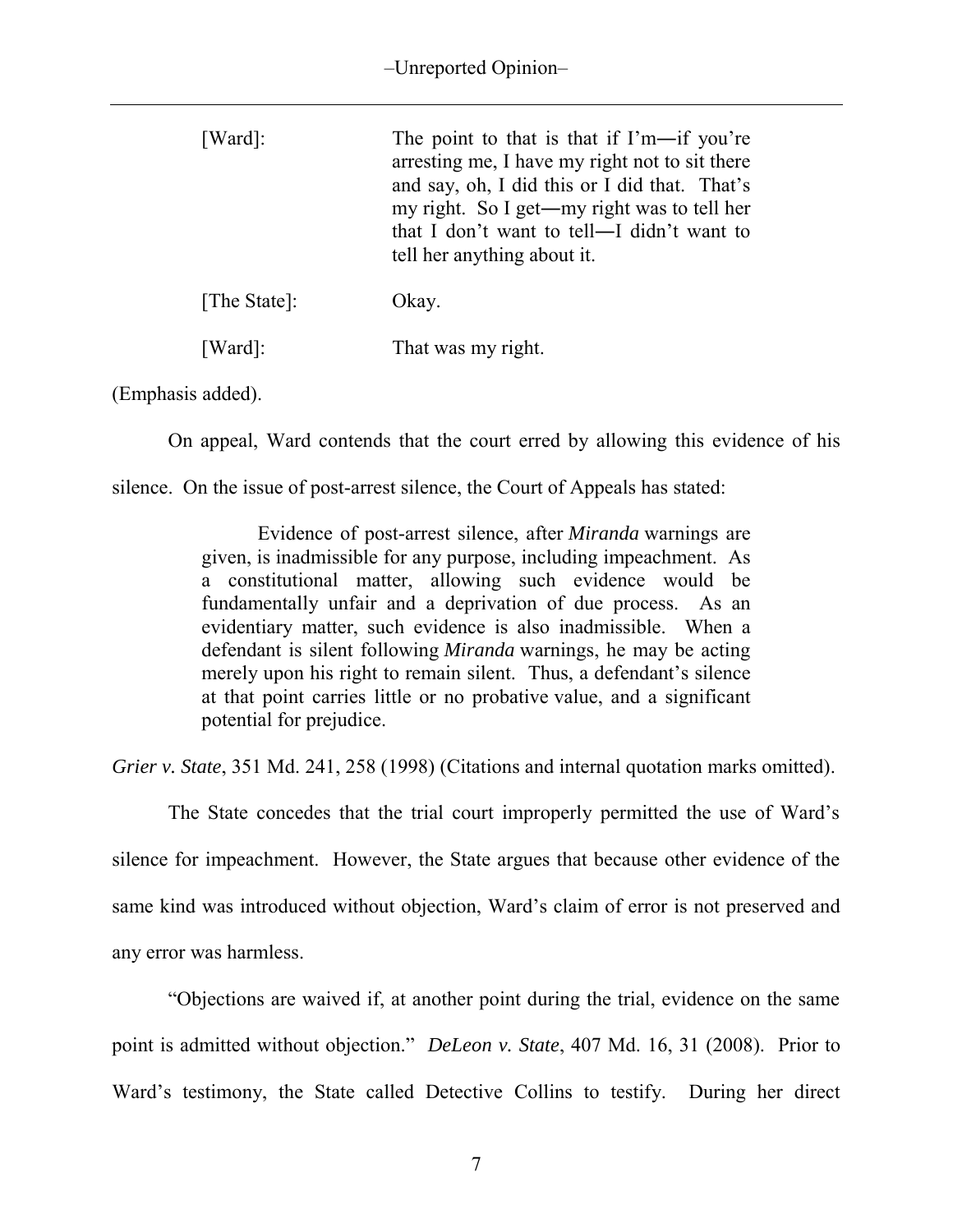examination, the State asked Detective Collins if she remembered the conversation she had with Ward. Detective Collins indicated that she did. The State then asked her, "Did Mr. Ward ever deny that he committed the robbery?" To which Detective Collins answered, "No." This question and answer came in without objection from defense counsel. This was the same question that Ward now claims was erroneously admitted over defense counsel's objection when it was asked at a different point in the trial. Accordingly, Ward's objection was waived because the same evidence was already admitted earlier in the trial.

Moreover, "[t]he law in this State is settled that where a witness later gives testimony, Without objection, which is to the same effect as earlier testimony to which an objection was overruled, any error in the earlier ruling is harmless." *Robeson v. State*, 285 Md. 498, 507 (1979). In *Robeson*, the defendant was convicted of murder and assault with intent to murder. *Id.* at 500. Two state's witnesses testified that the defendant shot the victims over a drug dispute. *Id.* The defendant then took the stand and denied shooting either victim. *Id.* During the cross-examination, the prosecutor asked the defendant if he ever went to the police and told them what happened. *Id.* Defense counsel's objection was overruled by the trial court. *Id.* The prosecutor continued and asked the defendant, "Did you ever tell the police what happened?" *Id.* The defendant stated that he did not do so until after he was arrested. *Id.* The prosecutor asked, "You didn't call police and say you were innocent?" *Id.* at 501. Again, he answered no. *Id.*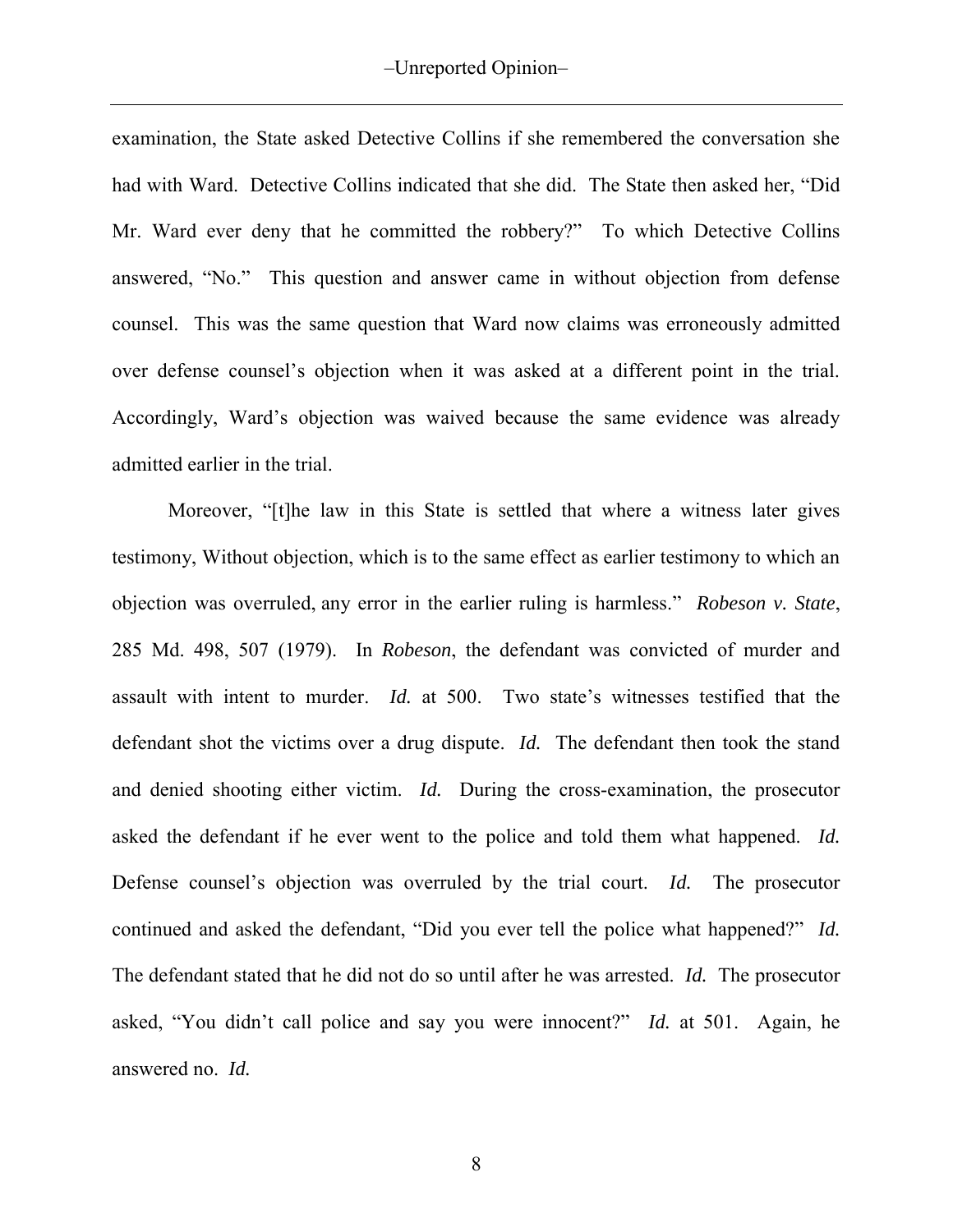The Court of Appeals in *Robeson* assumed for the purposes of the appeal that the trial court erred in overruling the objection. *Id.* at 504. However, based on the evidence that had already been elicited without objection, the Court held that it was still harmless error. *Id.* at 504. The Court explained its holding:

> Prior to the particular question at issue, the defendant admitted that he knew that there was a warrant out for his arrest, that he was hiding from the police, and that he was hiding because he did not want to get arrested. There was no objection to this testimony. Then the question concerning pre-arrest silence, to which there was an objection, was asked. However, the question was in the context of whether the defendant went "down to the police" to tell them that he had nothing to do with the crime. If the defendant were hiding throughout this period so that he would not be arrested, as he had previously testified without objection, it is obvious that he did not "Go down to the police and tell them" anything. **In light of the context in which it was asked, the question to which objection was made added nothing to what had already been admitted. Thus, it did not harm the defendant beyond whatever harm may have resulted from the prior questioning**.

*Id.* at 506-07 (Emphasis added).

 In the instant case, Ward's entire interview with Detective Collins was played for the jury. The jury heard the detective tell Ward about his charges and heard that he did not deny committing them, with the exception of the false imprisonment charge. The jury also heard him tell the detective that he refused to incriminate himself by answering her questions. Therefore, the jurors already knew that Ward never told the detective that he did not do the robbery. Much like *Robeson*, "[i]n light of the context in which it was asked, the question to which objection was made added nothing to what had already been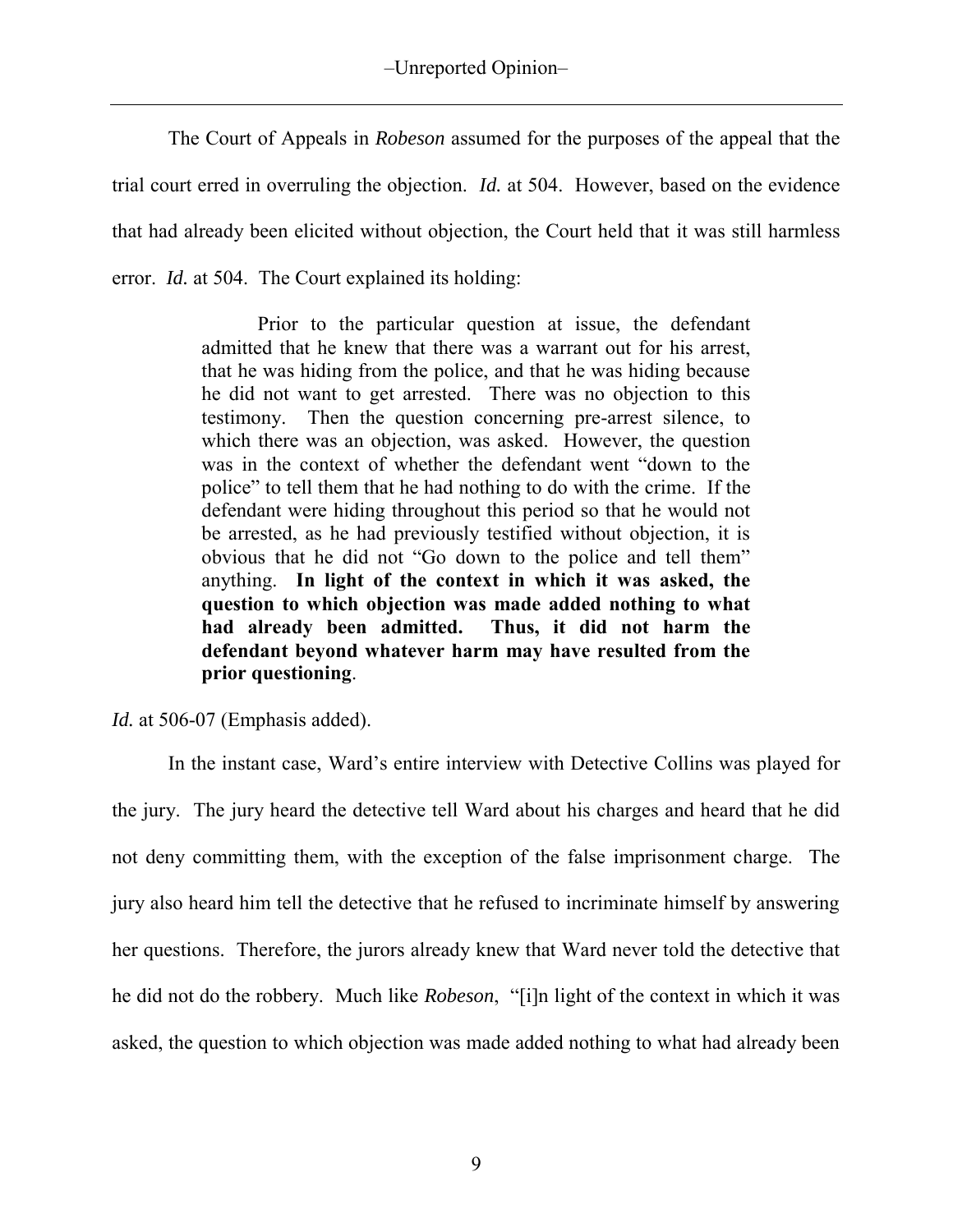admitted." *Id.* at 507. Accordingly, any error that came from admitting the question did

not result in harm to Ward.

# **II. Motion for New Trial**

Md. Rule 4-331 provides, in relevant part:

**(a) Within Ten Days of Verdict.** On motion of the defendant filed within ten days after a verdict, the court, in the interest of justice, may order a new trial.

# **(b) Revisory Power.**

*(1) Generally.* The court has revisory power and control over the judgment to set aside an unjust or improper verdict and grant a new trial:

(A) in the District Court, on motion filed within 90 days after its imposition of sentence if an appeal has not been perfected;

(B) in the circuit courts, on motion filed within 90 days after its imposition of sentence. Thereafter, the court has revisory power and control over the judgment in case of fraud, mistake, or irregularity.

Motions for a new trial filed within ten days of a verdict are reviewed under Rule

4-331(a). The language of the rule simply provides that the court can grant a new trial if it is "in the interest of justice." "The list of possible grounds for the granting of a new trial by the trial judge within ten days of the verdict is virtually open-ended." *Love v. State*, 95 Md. App. 420, 427 (1993). "This broad base for awarding a new trial is tightly circumscribed by the timeliness requirement that the Motion be filed 'within ten days after a verdict." *Id.* "Except for the special case of newly discovered evidence, the tenday filing deadline is an absolute." *Jeffries v. State*, 113 Md. App. 322, 332 (1997).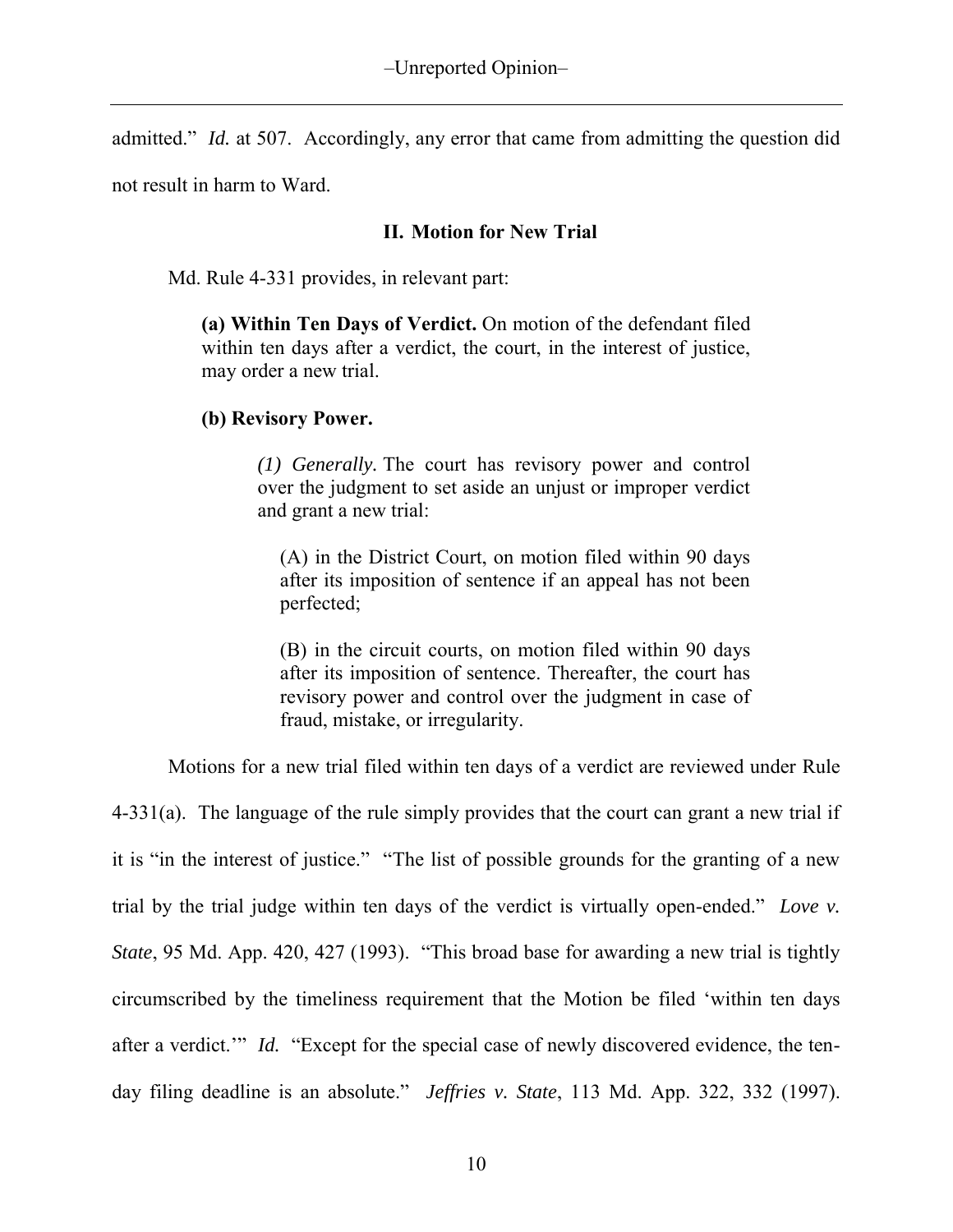Motions filed within 90 days of sentencing are reviewed under Rule 4-331(b). Under Rule 4-331(b), the court can only grant a new trial if it finds "fraud, mistake, or irregularity."

In the instant case, the court only considered Ward's motion for a new trial under Rule 4-331(b) and denied it. On appeal, Ward contends that the court erred by not considering his motion for a new trial under the more permissive language of Rule 4- 331(a).

The jury reached its verdict on May 2, 2016. The day after the verdict, Ward sent a letter to the court asking to dismiss his trial counsel. The letter was filed on May 6, 2016. On May 11, 2016, Ward filed a *pro se* motion for a new trial alleging an inconsistent verdict, ineffective assistance of counsel, and juror misconduct. This motion was within the ten-day period required for Rule 4-331(a); however, Ward was still represented by counsel at the time. "Every pleading and paper of a party represented by an attorney shall be signed by at least one attorney who has been admitted to practice law in this State[.]" Md. Rule 1-311(a). "The signature of an attorney on a pleading or paper constitutes a certification that the attorney has read the pleading or paper; that to the best of the attorney's knowledge, information, and belief there is good ground to support it; and that it is not interposed for improper purpose or delay." Md. Rule 1-311(b). In other words, represented parties are not permitted to file *pro se* pleadings with the court. "If a pleading or paper is not signed as required . . . it may be stricken and the action may proceed as though the pleading or paper had not been filed." Md. Rule 1-311(c).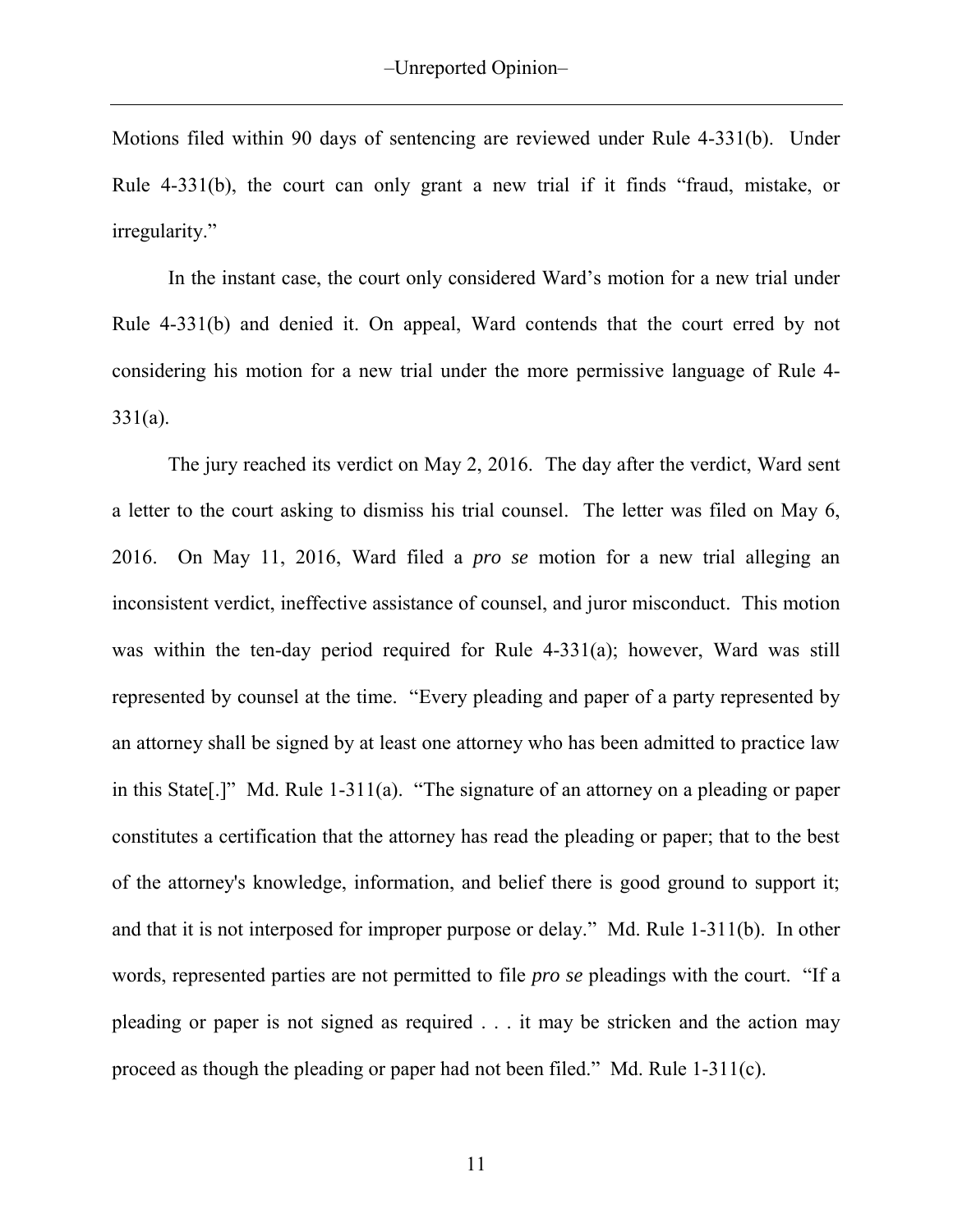On May 18, 2016, a hearing was held on Ward's motion to discharge counsel. At the beginning of the hearing, the court told Ward that it would only consider his motion to dismiss counsel. The court told Ward that it would not consider his *pro se* motion for a new trial, because he submitted an unsigned pleading while he was still represented by counsel. By the plain language of the Rule, Ward's *pro se* motion was in violation of Rule 1-311, and the court properly exercised its discretion to disregard it pursuant to Rule 1-311(c). Ward did not object when the court struck his *pro se* motion and told him that it would need to be refiled.

At the conclusion of the hearing, the court discharged Ward's defense counsel. Ward then asked if he could hand file his motion for a new trial in court. When the court said no, Ward asked if he was going to miss the filing deadline. The court told Ward that the "trial is not concluded until sentencing is completed." The court appears to have misstated the rule on motions for a new trial as the timing for a motion for a new trial is related to the verdict, not the sentencing. Nevertheless, this hearing was already more than ten days after the verdict; therefore, the court's statement had no effect on the timeliness of Ward's filing.

On June 13, 2016, Ward filed an amended motion for a new trial. On July 5, 2016, the court held a hearing on the motion. The court reiterated that Ward's initial motion for a new trial was a nullity, because it was filed *pro se* while he was still represented by counsel. Therefore, the court declined to consider the motion under Rule 4-331(a), because it was not filed within ten days of the verdict. The court found that it

12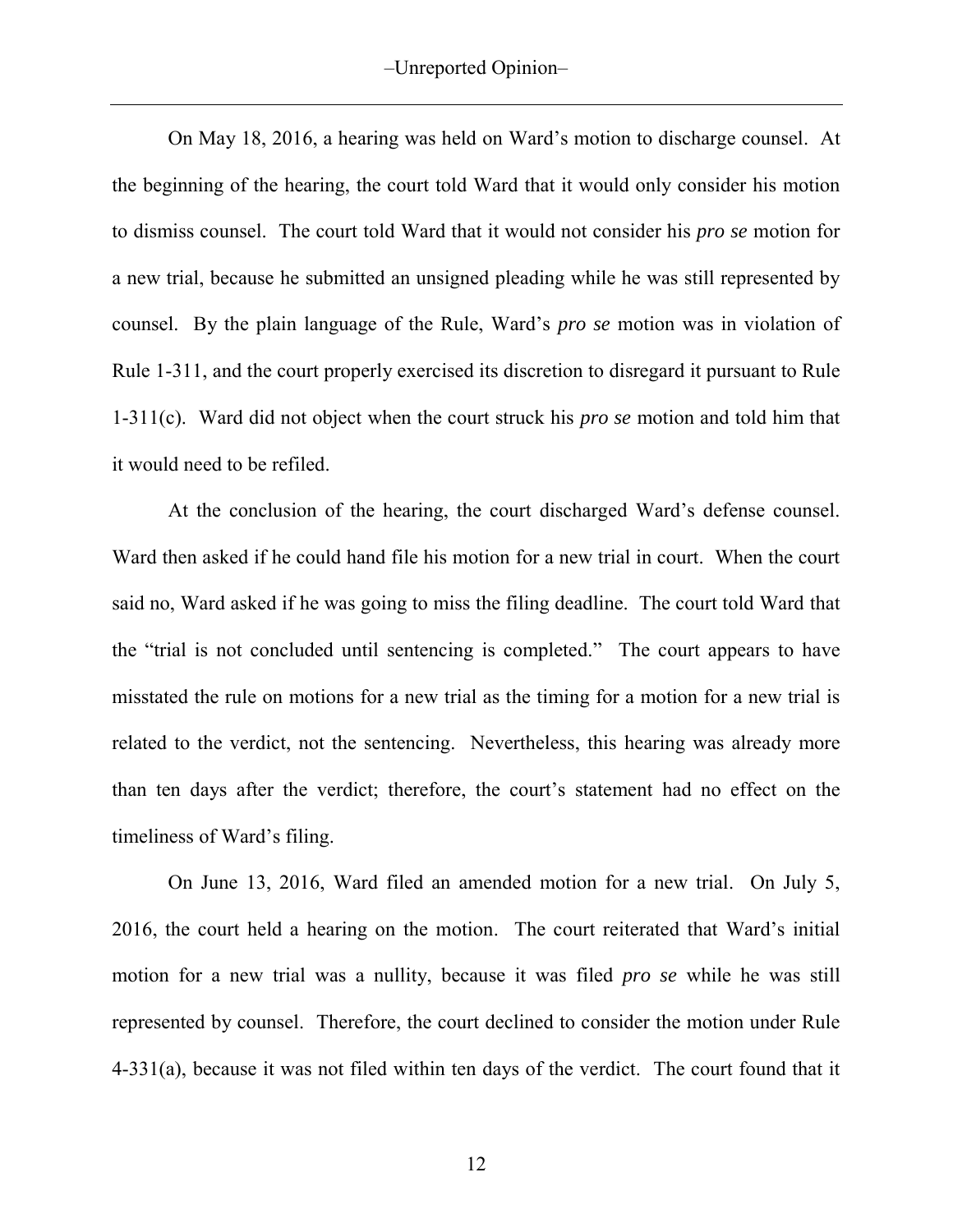was also premature under Rule 4-331(b) because Ward had not been sentenced yet, but stated that it would consider the motion anyway. The court declined consideration of the ineffective assistance of counsel claim in Ward's motion, finding that it was a postconviction remedy.

At no point did Ward object to the court's rulings. Instead, Ward acquiesced and proceeded to argue that his motion should be granted under Rule 4-331(b). "Both the Court of Appeals and this Court have held that when a party acquiesces in the court's ruling, there is no basis to appeal from that ruling." *Green v. State*, 127 Md. App. 758, 769 (1999). Accordingly, any argument that the court erred by not reviewing his motion under Rule 4-311(a) is not preserved.

Nevertheless, even if the court had erred in not considering the motion under 4- 331(a), Ward's claims did not warrant relief. At the hearing, Ward argued that it was an inconsistent verdict to find him guilty of theft and attempted robbery. Ward relied primarily on *Gray v. State*, 10 Md. App. 478 (1970). In *Gray*, this Court noted that "if subsequent to the larceny the owner should come upon the thief and be prevented from retaking his property by violence, the thief would be guilty of larceny and assault, but not robbery." *Id.* at 481. Although that language supports Ward's argument, it has since been overruled by later cases. In *Burko v. State*, this Court acknowledged that "when one commits a larceny and then displays a weapon so as to overcome the resistance of the witness, the crime is then elevated to robbery." 19 Md. App. 645, 657-58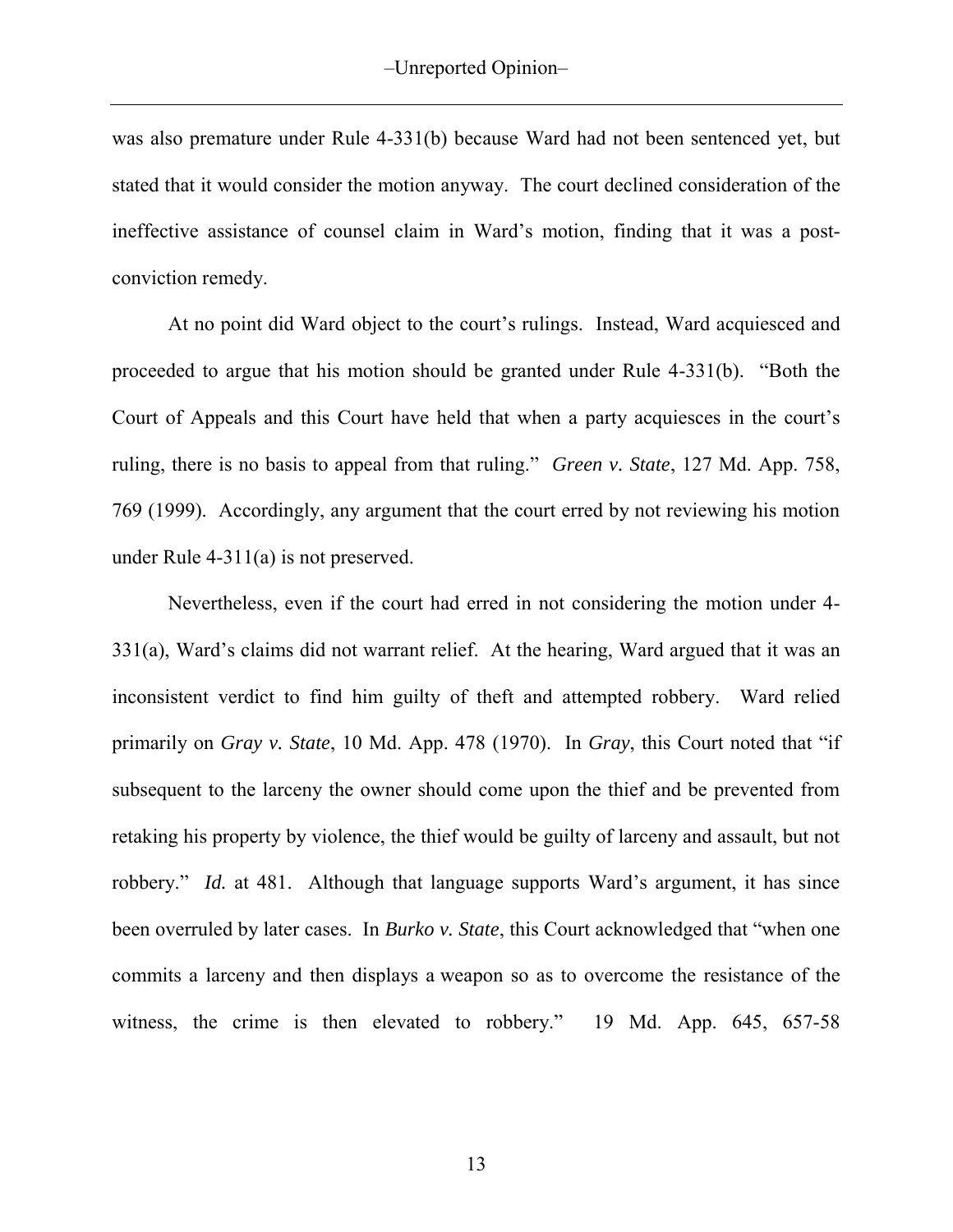(1974), *vacated on other grounds*, 422 U.S. 1003 (1975). The Court of Appeals further clarified this position in *Ball v. State*:

> We agree that the better view is that the use of force during the course of a larceny in order to take the property away from the custodian supplies the element of force necessary to sustain a robbery conviction. The mere fact that some asportation has occurred before the use of force does not mean that the perpetrator is thereafter not guilty of the offense of robbery.

347 Md. 156, 188 (1997). Based on these cases, the jury's verdict was not inconsistent. Ward committed theft when he initially stole the victim's purse and ran off. When the victim attempted to retake her purse and Ward punched her, there was sufficient evidence for an attempted robbery conviction.

 As for Ward's ineffective assistance of counsel claim, this Court has noted that "[n]ormally, appellate review of a trial attorney's conduct is best done in post-conviction proceedings, rather than on direct appeal, where a trial-like setting will provide the opportunity to develop a full record concerning relevant factual issues, particularly the basis for the challenged conduct by counsel." *Ruth v. State*, 133 Md. App. 358, 367 (2000) (internal quotation marks omitted). 2 Accordingly, trial courts have the discretion to decline to review ineffective assistance claims at the motion for a new trial stage. The

 $\overline{a}$ 

<sup>2</sup> In *Ruth*, this Court did review an ineffective assistance of counsel claim that had been raised in a motion for new trial. 133 Md. App. at 367. However, in that case the trial court heard testimony and accepted evidence regarding appellant's ineffective assistance of counsel claim at the motion hearing. Therefore, there was a full record for the appellate court to review. *Id.* No such record exists here.